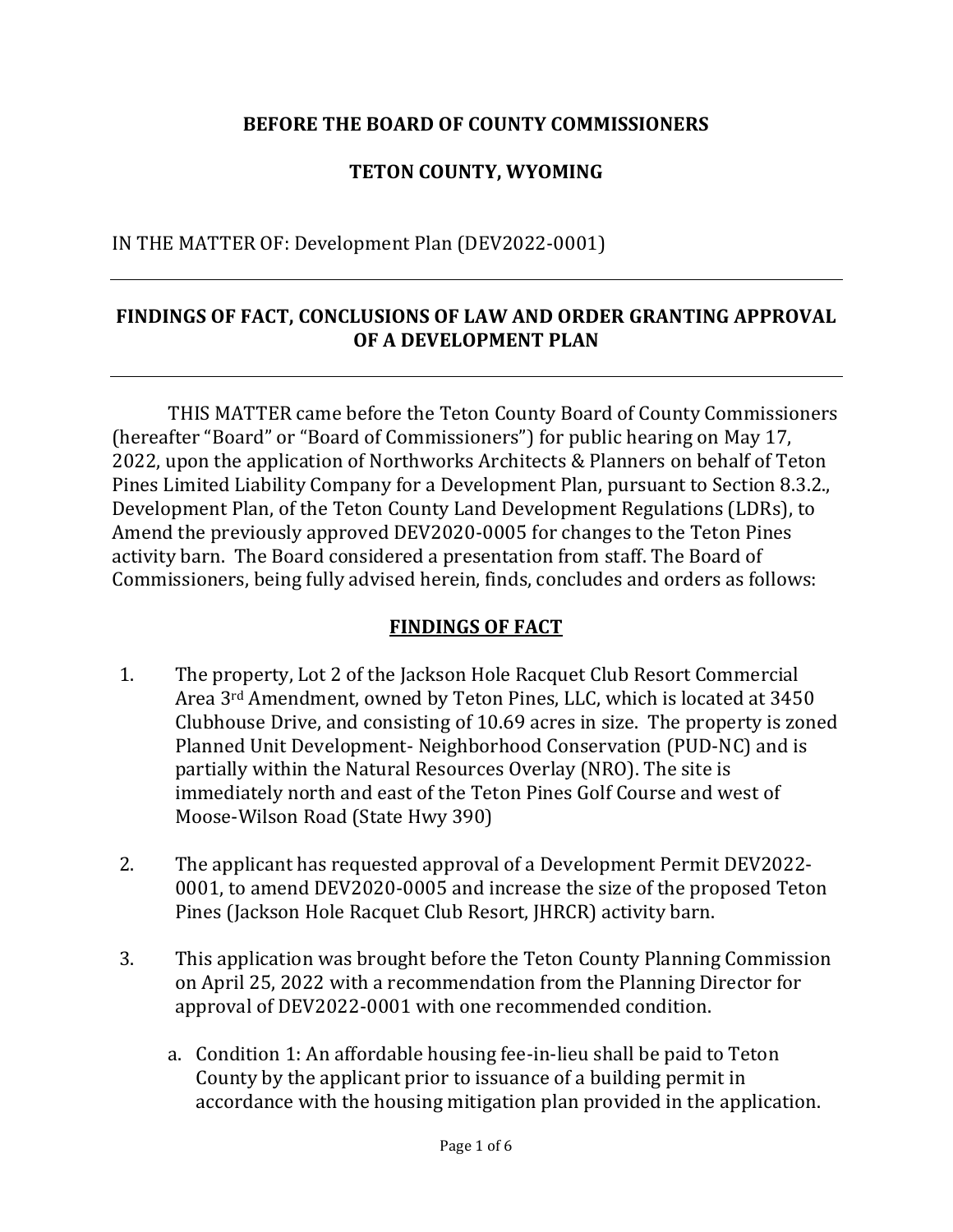- 4. On April 25, 2022, the Planning Commission voted 3-0 (Commissioners Mateosky and Rockey absent) resulting in a recommendation of approval of DEV2022-0001 with one condition to the Board of Commissioners.
	- a. Condition 1: An affordable housing fee-in-lieu shall be paid to Teton County by the applicant prior to issuance of a building permit in accordance with the housing mitigation plan provided in the application.
- 5. The public hearings of the Planning Commission, April 25, 2022, and the Board of Commissioners, May 17, 2022, were properly noticed pursuant to the Section 8.2.14.C. of the LDRs.
- 6. The application was brought before the Board of Commissioners on May 17, 2022.
- 7. A staff report was submitted to the Board of County Commissioners prior to the May 17, 2022 meeting for review regarding the Development Plan (DEV2022-0001) pursuant to Section 8.3.2., of the LDRs, to review the increase to the size of the activity barn.
- 8. As set forth in the May 17, 2022 staff report and as presented by Planning staff at the May 17, 2022, meeting, the recommendation from the Planning Director to the Board of County Commissioners was for approval of the Development Plan (DEV2022-0001) with the following two recommended conditions.
	- a. An affordable housing fee-in-lieu shall be paid to Teton County by the applicant prior to issuance of a building permit in accordance with the housing mitigation plan provided in the application.
- 9. The Board heard a presentation from staff.
- 10. The Board heard a presentation from the owner's representative, George Putnam.
- 11. The Chair closed public comment with no public comment given, and the Board discussed the application. The Board of County Commissioners reviewed the five findings for a Development Plan pursuant to Section 8.3.2. of the LDRs which are:
	- a. Is consistent with the desired future character described for the site in the Jackson/Teton County Comprehensive Plan;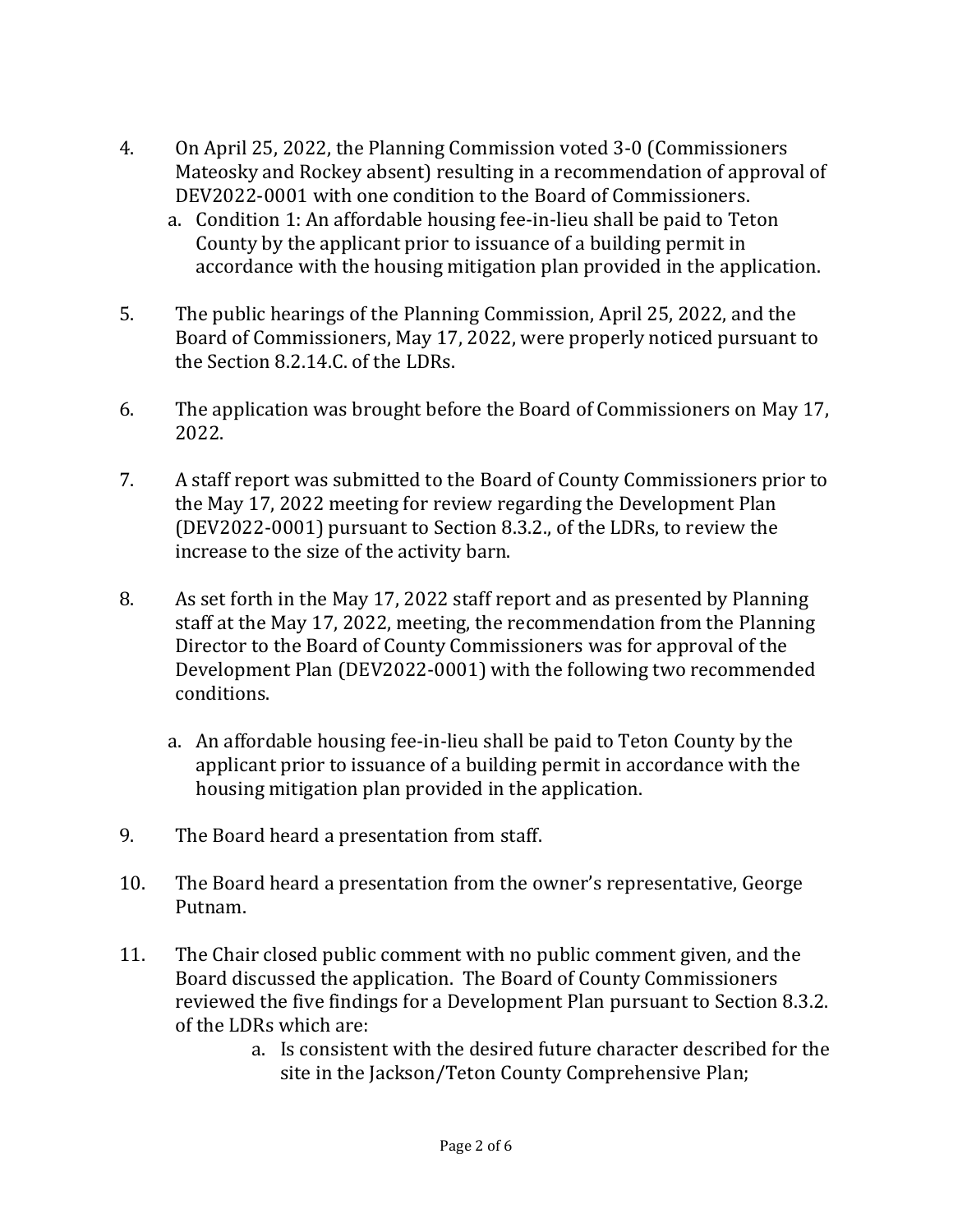- b. Achieves the standards and objective of the Natural Resource Overlay (NRO) and Scenic Resources Overlay (SRO), if applicable;
- c. Does not have significant impact on public facilities and services, including transportation, potable water and wastewater facilities, parks, schools, police, fire and EMS facilities;
- d. Complies with all relevant standards of these LDRs and other County Resolutions; and
- e. Is in substantial conformance with all standards or conditions of any prior applicable permits or approvals.
- 12. On May 17, 2022, the Board voted on the matter, which vote was 4 to 0 with all Commissioners in favor (Chairwoman Macker absent), resulting in the motion passing and the Board's approval of the Development Plan application (DEV2022-0001) with the following condition of approval:
	- a. An affordable housing fee-in-lieu shall be paid to Teton County by the applicant prior to issuance of a building permit in accordance with the housing mitigation plan provided in the application.

## **CONCLUSIONS OF LAW**

- I. Based on the presentation and staff report of the Planning Department, the information presented by the applicant, the application from Northworks Architects & Planners on behalf of Teton Pines, LLC, for a Development Plan does comply with all applicable provisions of the Teton County Comprehensive Plan.
- II. Based on the presentation and staff report of the Planning Department, the information presented by the applicant, the application from Northworks Architects & Planners on behalf of Teton Pines, LLC, for a Development Plan does comply with all applicable provisions of the Teton County Land Development Regulations.
- III. The Board concludes and hereby finds that the application dated March 3, 2022 for a Development Plan (DEV2022-0001) does comply with and meet all five (5) findings required pursuant to Section 8.3.2. of the LDRs for the proposed pool and activity barn redevelopment, as recommended by the Planning Commission and Planning Director for approval of the Development Plan, and specifically finds as follows:
	- *1. Is consistent with the desired future character described for the site in the Jackson/Teton County Comprehensive Plan;*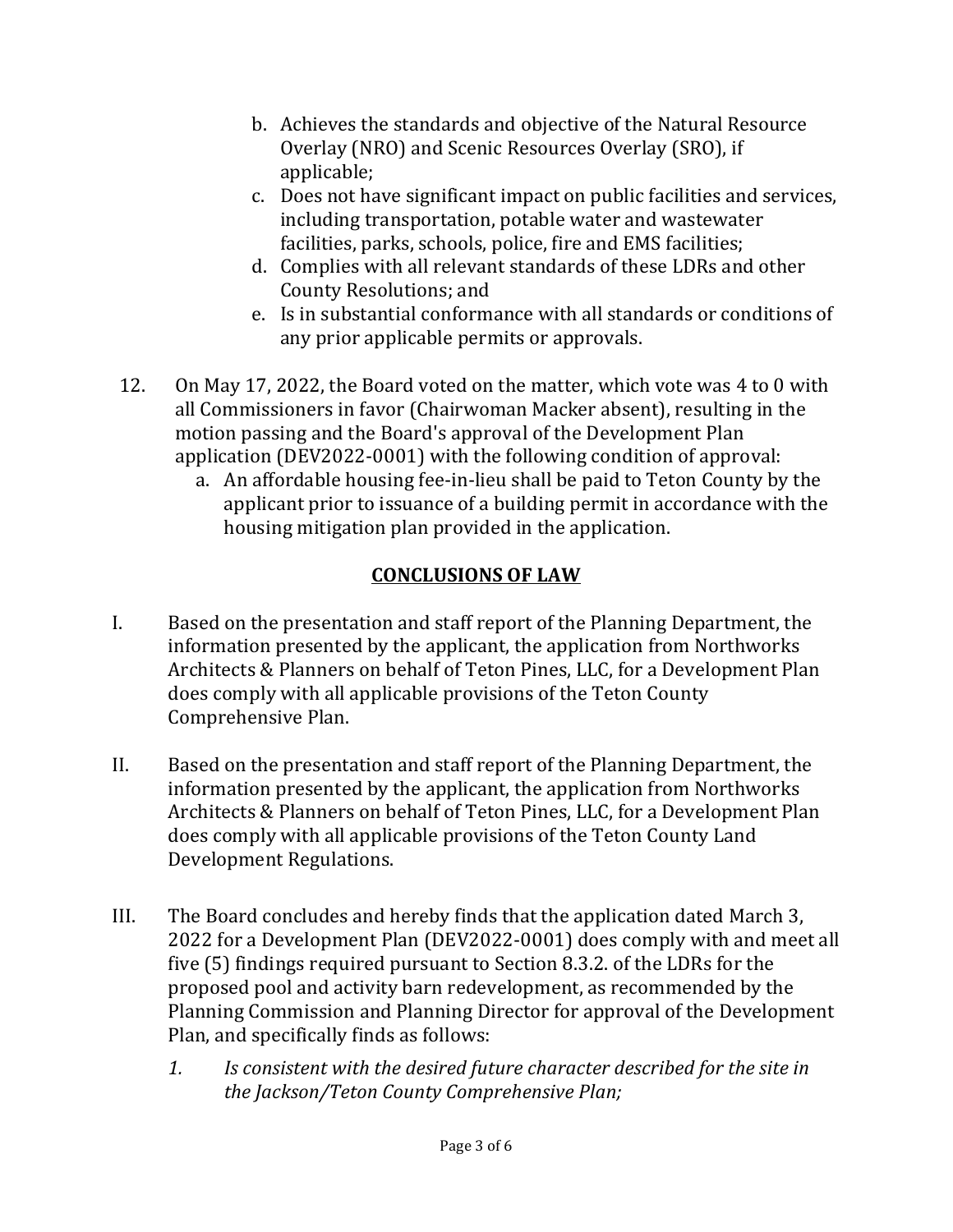**Can be made.** This development complies with the desired future character of the Aspens/Pines District. See Relationship to Character District in Staff Report for more details.

*2. Achieves the standards and objective of the Natural Resource Overlay (NRO) and Scenic Resources Overlay (SRO), if applicable;*

**Can be made.** The northern half of the property is within the Natural Resources Overlay. However, this development was exempted from requiring an environmental analysis through MSC2020-0018. The bases for this exemption are that the use and intensity proposed are within the same footprint of the existing development and there is no documented use of the site by protected species. The property is not within the SRO. Regardless, there are no concerns regarding the skyline or foreground standards in this development.

*3. Does not have significant impact on public facilities and services, including transportation, potable water and wastewater facilities, parks, schools, police, fire and EMS facilities;*

**Can be made.** The proposal is for a redesign of the previously approved activity barn with development recreation and restaurant facilities. The remodel will not have any significant impacts on public facilities and services. Potable water and wastewater facilities are overseen by the Aspens/Pines water and sewer district. There is no additional residential development proposed that could potentially impact parks and schools.

*4. Complies with all relevant standards of these LDRs and other County Resolutions; and*

**Can be made.** All relevant standards of these LDRs have been met by this proposal. No County Resolutions are applicable to this project.

*5. Is in substantial conformance with all standards or conditions of any prior applicable permits or approvals.*

**Can be made.** The proposed development is in conformance with the approved Planned Unit Development Master Plat. It complies with the required types of usage and previous approvals including the shared parking variance and notes on Plat No. 741.

IV. These conclusions are based upon the analysis of the findings as detailed in the May 17, 2022 staff report, as well as the Board's analysis of the required findings for the Development Plan, that occurred at the May 17, 2022 public hearing on the matter.

# **IT IS HEREBY ORDERED:**

The Board **APPROVES** the application for a Development Plan dated March 3, 2022, DEV2022-0001, for the amendments to the Teton Pines activity barn, with one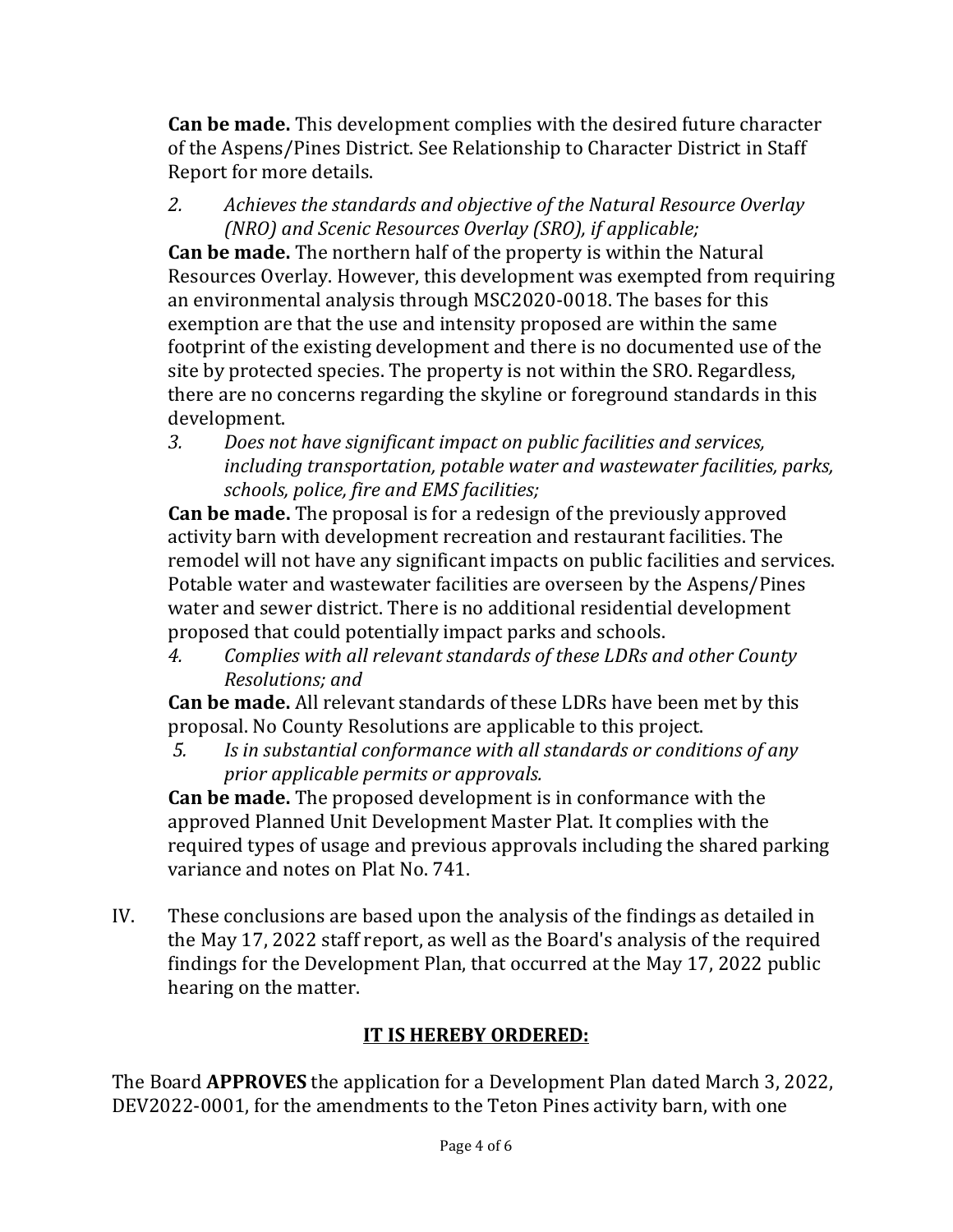condition listed below, being able to make all five (5) findings of approval for a Development Plan pursuant to Section 8.3.2. of the Teton County Land Development Regulations as recommended by the Planning Director and the Planning Commission:

Condition:

1. An affordable housing fee-in-lieu shall be paid to Teton County by the applicant prior to issuance of a building permit in accordance with the housing mitigation plan provided in the application.

DATED this \_\_\_\_\_day of June, 2022.

BOARD OF COUNTY COMMISSIONERS TETON COUNTY, WYOMING

BY: \_\_\_\_\_\_\_\_\_\_\_\_\_\_\_\_\_\_\_\_\_\_\_\_\_\_\_\_

Luther Propst, Vice-Chair

ATTEST: \_\_\_\_\_\_\_\_\_\_\_\_\_\_\_\_\_\_\_\_\_\_\_\_\_\_\_\_

Maureen E. Murphy, County Clerk